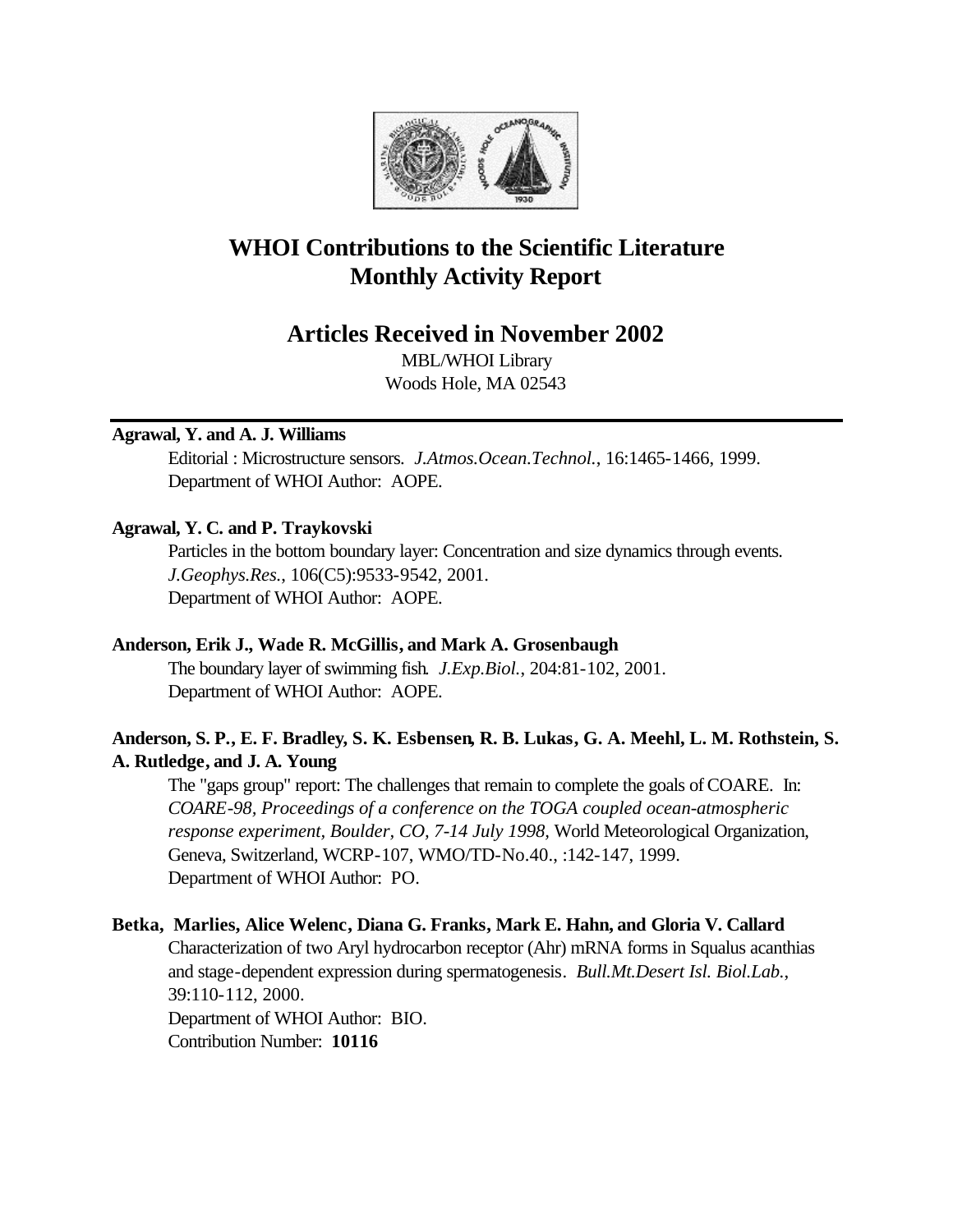# **Bower, A. S., B. Le Cann, T. Rassby, W. Zenk, J. Gould, K. Speer, P. L. Richardson, M. O. Prater, and H. M. Zhang**

Directly-measured mid-depth circulaton in the northeastern North Atlantic Ocean. *Nature*, 419:603-607, 2002. Department of WHOI Author: PO.

# **Caswell, Hal and Ron Etter**

Cellular automaton models for competition in patchy environments: Facilitation, inhibition, and tolerance. *Bull.Math.Biol.*, 61(4):625-649, 1999. Department of WHOI Author: BIO. Contribution Number: **9825**

## **Chandran, Vinod, Steve Elgar, and Anthony Nguyen**

Detection of mines in acoustic images using higher-order spectral features. *IEEE J.Oceanic Eng.*, 27(3):610-618, 2002. Department of WHOI Author: AOPE. Contribution Number: **10482**

# **Chapman, David C.**

Sensitivity of a model shelfbreak front to the parameterization of vertical mixing. *J.Phys.Oceanogr.*, :3291-3298, 2002. Department of WHOI Author: PO. Contribution Number: **10591**

# **Chu, Dezhang, Peter Wiebe, and Nancy Copley**

Inference of material properties of zooplankton from acoustic and resistivity measurements. *ICES J.Mar.Sci.*, 57:1128-1142, 2000. Department of WHOI Author: AOPE. Contribution Number: **9988**

#### **Colosi, John A., Fred Tappert, and Matthew Dzieciuch**

Further analysis of intensity fluctuations from a 3552-km acoustic propagation experiment in the eastern North Pacific Ocean. *J.Acoust.Soc.Am.*, 110(1):163-169, 2001. Department of WHOI Author: AOPE. Contribution Number: **10162**

# **Copley, J. T. P., P. A. Tyler, C. L. Van Dover, A. Schultz, P. Dickson, S. Singh, and M. Sulanowska**

Subannual temporal variation in faunal distributions at the Tag hydrothermal mound (26°N, Mid-Atlantic Ridge). *Mar.Ecol.*, 20(3-4):291-306, 1999. Department of WHOI Author: AOPE.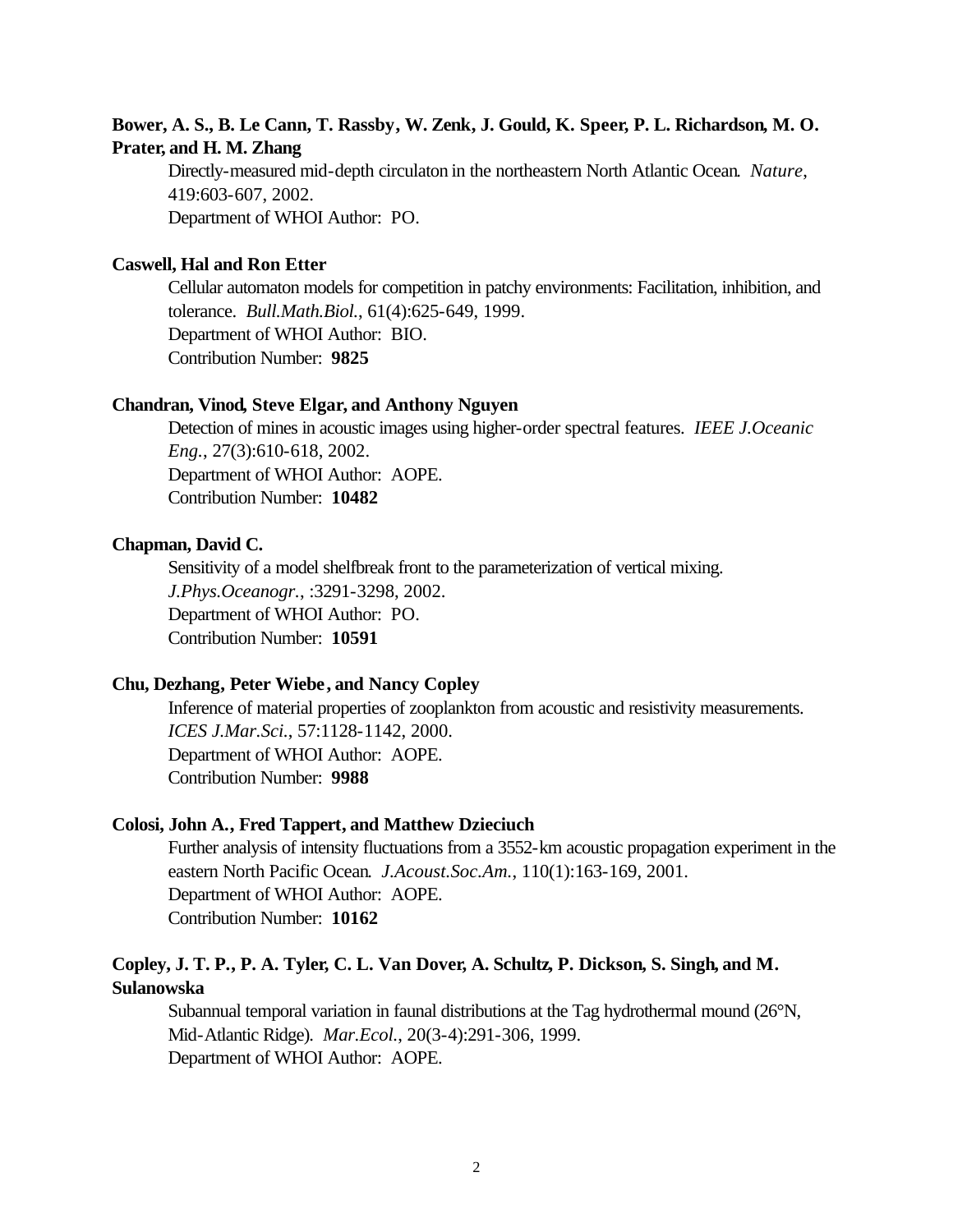#### **Cowan, Diane F., Andrew R. Solow, and Andrew Beet**

Patterns in abundance and growth of juvenile lobster, *Homarus americanus*. *Mar.Freshwater Res.*, 52(28):1095-1102, 2001. Department of WHOI Author: MPC.

### **DeGrandpre, M.D., G. L. Olbu, C. M. Beatty, and T. R. Hammar**

Air-sea CO<sub>2</sub> fluxes on the US Middle Atlantic Bight. *Deep-Sea Res.II*, 49:4355-4367, 2002. Department of WHOI Author: AOPE.

### **Edwards, K. J., T. M. Gihring, and J. F. Banfield**

Seasonal variations in microbial populations and environmental conditions in an extreme acid mine drainage environment. *Appl.Environ.Microbiol.*, 65(8):3627-3632, 1999. Department of WHOI Author: MCG.

#### **Fairall, C. W., P. Hacker, E. F. Bradley, S. P. Anderson, et al.**

The legacy of COARE for technology and ocean-atmosphere observing capability. In: *COARE-98, Proceedings of a conference on the TOGA coupled ocean-atmospheric response experiment, Boulder, CO, 7-14 July 1998,* World Meteorological Organization, Geneva, Switzerland, WCRP-107, WMO/TD-No.40, :116-138, 1999. Department of WHOI Author: PO.

#### **Fisher, K. W., S. Legg, W. H. Munk, R. M. Schuchman, R. W. Garwood, and J. P. Palshook**

Modeled radar surface signature of deep ocean convection. *IEEE Trans.Geosci.Remote Sens.*, 37:2050-2067, 1999.

Department of WHOI Author: PO.

#### **Foote, Kenneth G. and David T. I. Francis**

Comparing Kirchhoff-approximation and boundary-element models for computing gadoid target strengths. *J.Acoust.Soc.Am.*, 111:1644-1654, 2002. Department of WHOI Author: AOPE. Contribution Number: **10437**

# **Frisk, G. V.**

Underwater sound. In: *McGraw-Hill Yearbook of Science and Technology 2002*, M. D. Licker, (ed.), McGraw-Hill, NY, :403-406, 2001. Department of WHOI Author: AOPE.

### **Garcia, Xavier and Alan G. Jones**

Atmospheric sources for audio-magnetotelluric (AMT) sounding. *Geophysics*, 67:448-458, 2002.

Department of WHOI Author: AOPE.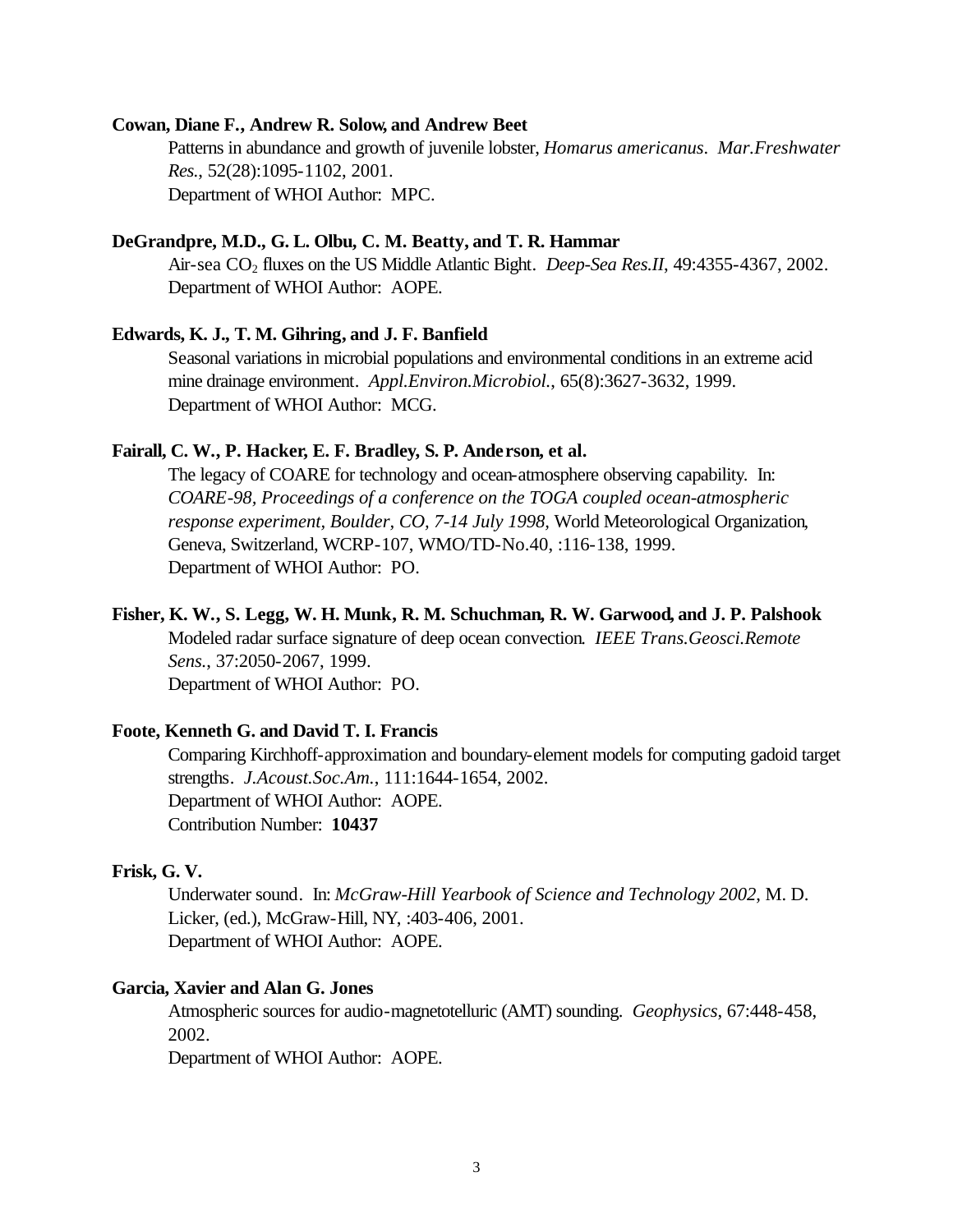#### **Gobat, Jason I., Mark A. Grosenbaugh, and Michael S. Triantafyllou**

Generalized-á time integration solutions for hanging chain dynamics. *J.Eng.Mech.*, 128(6):677- 687, 2002.

Department of WHOI Author: PO. AOPE.

# **Grosenbaugh, Mark, Steven Anderson, Richard Trask, Jason Gobat, Walter Paul, Bradford Butman, and Robert Weller**

Design and performance of a horizontal mooring for upper-ocean research. *J.Atmos.Ocean.Technol.*, 19:1376-1389, 2002. Department of WHOI Author: AOPE. PO.

#### **Grosenbaugh, Mark A. and Jason I. Gobat**

Full-scale dynamic measurements of a shallow-water oceanographic surface mooring. *Proc.Int. Offshore Polar Eng. Conf.*, 2:699-705, 1999. Department of WHOI Author: AOPE.

#### **Guardia, Roser, Jose Raventos, and Hal Caswell**

Spatial growth and population dynamics of a perennial tussock grass (*Achnatherum calamagrostis*) in a badland area. *J.Ecol.*, 88:950-963, 2000. Department of WHOI Author: BIO. Contribution Number: **10134**

#### **Hahn, Mark E.**

Aryl hydrocarbon receptors: Diversity and evolution. *Chemico-Biological Interactions*, 141:131-160, 2002. Department of WHOI Author: BIO. Contribution Number: **10588**

# **Halanych, K. M., T. G. Dahlgren, and D. McHugh**

Unsegmented annelids? Possible origins of four lophotrochozoan worm taxa. *Integr.Comp.Biol.*, 42:678-684, 2002. Department of WHOI Author: BIO. Contribution Number: **10762**

# **Hamersley, M. Robert, Brian L. Howes, David S. White, Susan Johnke, Dale Young, Susan B. Peterson, and John M. Teal**

Nitrogen balance and cycling in an ecologically engineered septage treatment system. *Ecol.Eng.*, 18:61-75, 2001. Department of WHOI Author: BIO. Contribution Number: **10324**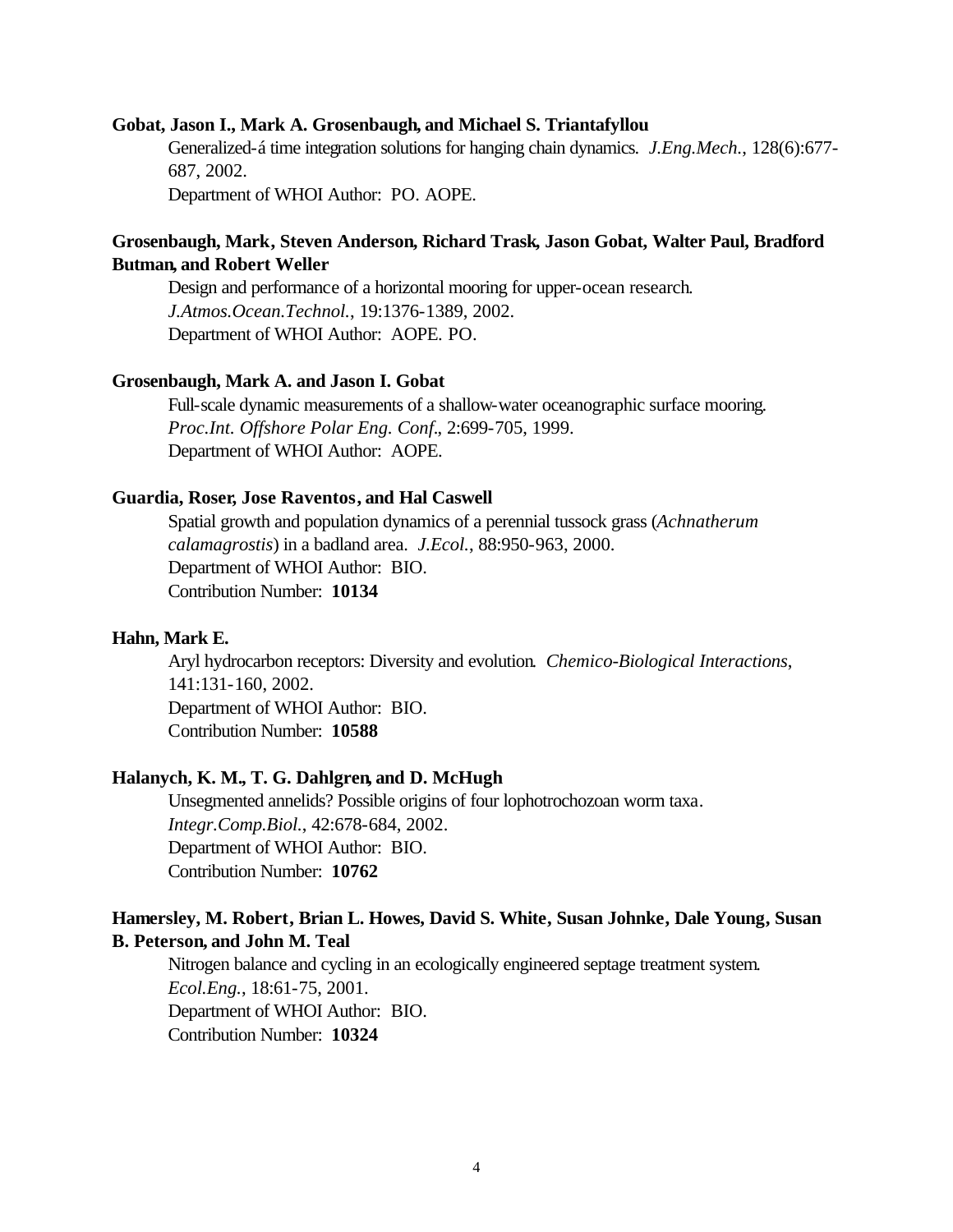#### **Hestermann, Eli V., John J. Stegeman, and Mark E. Hahn**

Relationships among the cell cycle, cell proliferation, and aryl hydrocarbon receptor expression in PLHC-1 cells. *Aquat.Toxicol.*, 58:201-213, 2002. Department of WHOI Author: BIO. Contribution Number: **10357**

# **Hill, Mark F. and Hal Caswell**

The effects of habitat destruction in finite landscapes: A chain-binomial metapopulation model. *Oikos*, 93:321-331, 2001. Department of WHOI Author: BIO. Contribution Number: **10189**

#### **Hoagland, P., D. M. Anderson, Y. Kaoru, and A. W. White**

The economic effects of harmful algal blooms in the United States: Estimates and acounting issues. *Estuaries*, 25(4B):819-837, 2002. Department of WHOI Author: MPC. Contribution Number: **10637**

# **Hoagland, P. and D. Jin**

A decision framework for the economically efficient control of harmful algal blooms. *Proc. 2nd Int'l Conf. On Harmful Algae Management and Mitigation*, http://vm.cfsan.fda.gov/~frf/ha01hoag.html, 2001. Department of WHOI Author: MPC.

# **Hogg, N., D. Frye, and C. Wunsch**

New generation mooring system allows longer deployment. *Eos*, 83(34):370-371, 2002. Department of WHOI Author: PO. AOPE.

# **Jin, D., H. Kite-Powell, E. Thunberg, A. Solow, and W. Talley**

A model of fishing vessel accident probability. *J.Safety Res.*, 33(4):497-510, 2002. Department of WHOI Author: MPC. Contribution Number: **10738**

#### **Jin, Di, Hauke Kite-Powell, and Wayne Talley**

The safety of commercial fishing: Determinants of vessel total losses and injuries. *J.Saf.Res.*, 32(2):209-228, 2001. Department of WHOI Author: MPC. Contribution Number: **10349**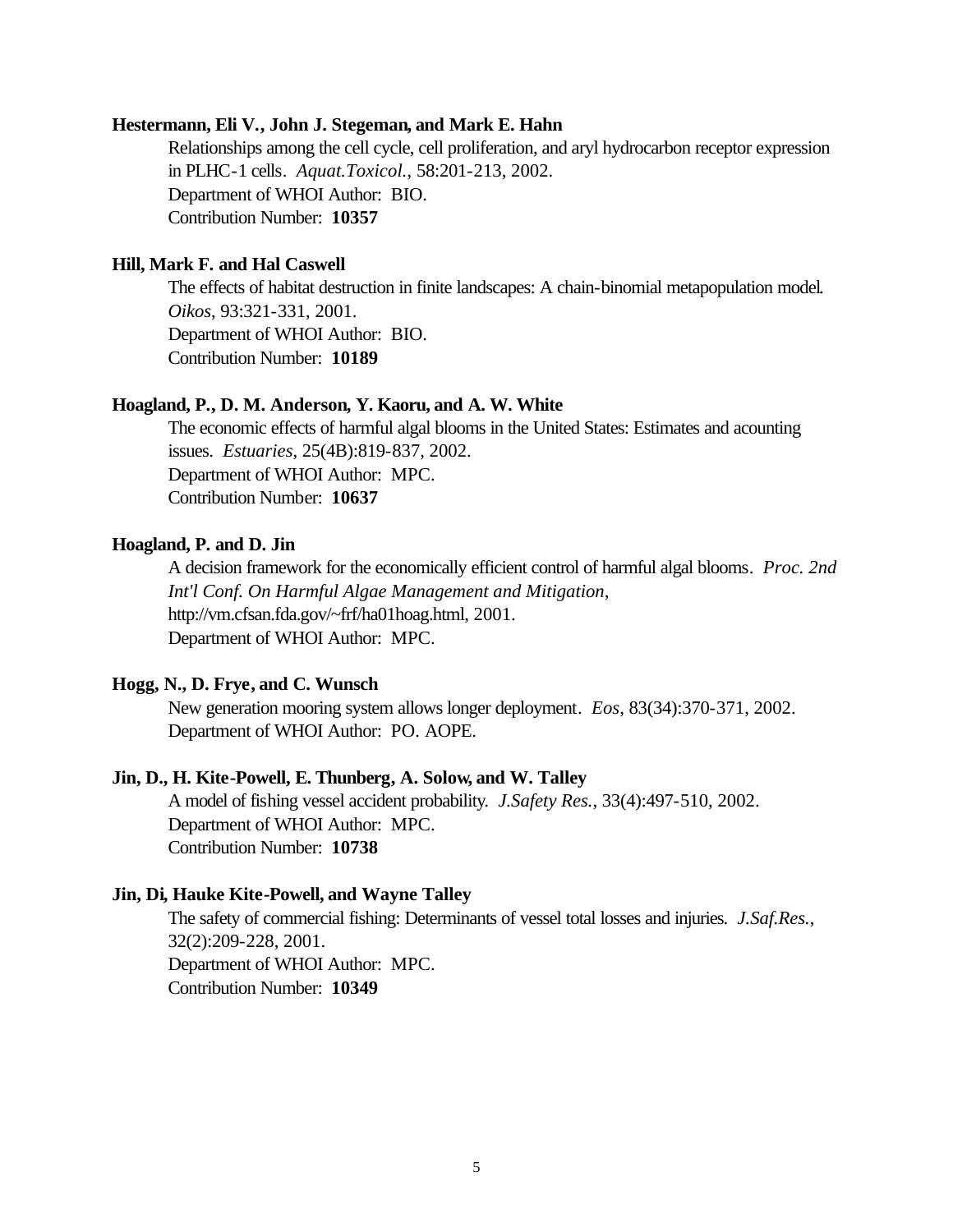#### **Kozubskaya, G. I., A. Konyaev, A. J. Plueddemann, and K. D. Sabinin**

Internal waves at the slope of the Bear Island Trough from the Barents Sea Polar Front Experiment (BSPF-92). *Oceanology*, 39(2):147-154, 1999. Department of WHOI Author: PO.

# **Lavery, And one C., Timothy K. Stanton, Duncan E. McGehee, and Dezhang Chu**

Three-dimensional modeling of acoustic backscattering from fluid-like zooplankton. *J.Acoust.Soc.Am.*, 11(3):1197-1210, 2002. Department of WHOI Author: AOPE. Contribution Number: **10425**

#### **Linder, Christopher A. and Glen Gawarkiewicz**

A climatology of the shelfbreak front in the Middle Atlantic bight. *J.Geophys.Res.*, 103(C9):18405-18423, 1998. Department of WHOI Author: PO. Contribution Number: **9398**

# **Lynch, J.**

Book review: *Marine Mammals and Low Frequency Sound: Progress Since 1994*, by National Research Council. *J.Acoust.Soc.Am.*, 110(2):649-650, 2001. Department of WHOI Author: AOPE.

# **MacCready, P., R. D. Hetland, and W. R. Geyer**

Long-term isohaline salt balance in an estuary. *Cont.Shelf Res.*, 22(11-13):1591-1601, 2002. Department of WHOI Author: AOPE.

#### **Marine Zooplankton Colloquium 2**

Future marine zooplankton research - a perspective. *Mar.Ecol.Prog.Ser.*, 222:297-308, 2001.

Department of WHOI Author: AOPE.

# **McCorkle, D. C., H. H. Veeh, and D. T. Heggie**

Glacial-interglacial paleoceanography from Australian margin sediments: Northwest Australian margin and Great Australian Bight. *AGSO journal of Australian geology & geophysics.*, 17(5/6):145-157, 1999. Department of WHOI Author: GEOL.

### **McKenna, S. P. and W. R. McGillis**

Fundamental performance of particle image and particle tracking velocimetry techniques. *Exp.Fluids*, 32:106-115, 2000. Department of WHOI Author: AOPE. Contribution Number: **9962**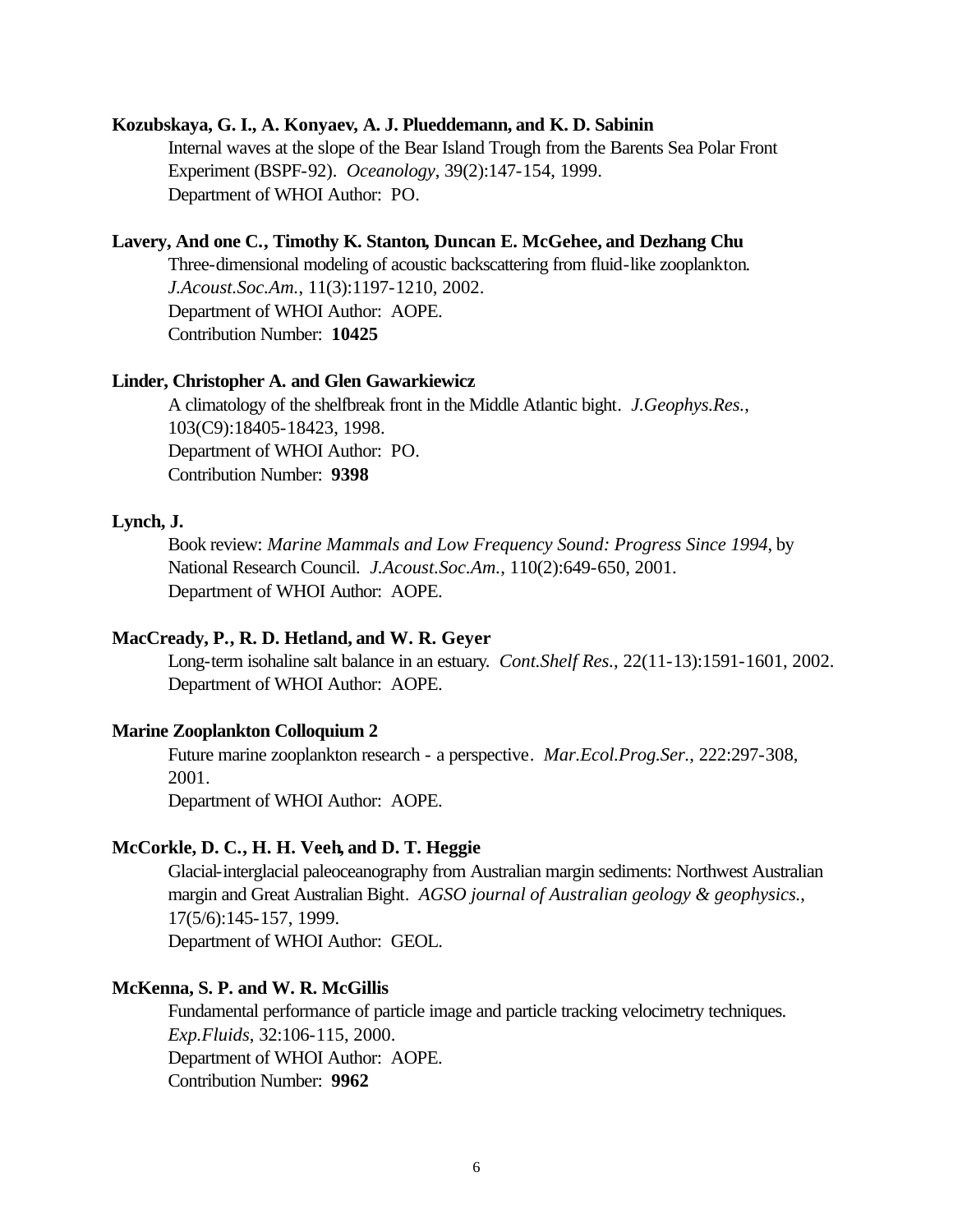# **McNichol, A. P., J. R. Ertel, and T. I. Eglinton**

The radiocarbon content of individual content of lignin-derived phenols: Technique and initial results. *Radiocarbon*, 42(2):219-227, 2000. Department of WHOI Author: GEOL. MCG. Contribution Number: **10101**

# **Miller, Patrick J. O., Nicoletta Biassoni, Amy Samuels, and Peter L. Tyack**

Whale songs lengthen in response to sonar. *Nature*, 405:903, 2000. Department of WHOI Author: BIO. Contribution Number: **10192**

#### **Olli, Kalle and Jukka Sepala**

Vertical niche separation of phytoplankton: Large-scale mesocosm experiments. *Mar.Ecol.Prog.Ser.*, 217:219-233, 2001. Department of WHOI Author: BIO. Contribution Number: **10343**

**Palic, R., T. I. Eglinton, B. C. Benitez-Nelson, G. Eglinton, J. Velickovic, and G. Stojanovic** Alkanes from plants of the genus Achillea. *J.Serb.Chem.Soc.*, 64(7-8):443-446, 1999. Department of WHOI Author: MCG.

# **Polzin, Kurt, Eric Kunze, James Hummon, and Eric Firing**

The finescale response of lowered ADCP velocity profiles. *J.Atmos.Ocean.Technol.*, 19(2):205-224, 2002. Department of WHOI Author: PO.

#### **Rosenthal, Yair and George P. Lohmann**

Accurate estimation of sea surface temperatures using dissolution-corrected calibrations for Mg/Ca paleothermometry. *Paleoceanography*, 17(3):1044,doi:10.1029/2001PA000749, 2002, 2002. Department of WHOI Author: GEOL.

# **Sancho, Gorka, Andrew R. Solow, and Phillip S. Lobel**

Environmental influences on the diel timing of spawning in coral reef fishes. *Mar.Ecol.Prog.Ser.*, 206:193-212, 2000. Department of WHOI Author: BIO. Contribution Number: **10121**

## **Sancho, Gorka, Christopher W. Petersen, and Phillip S. Lobel**

Predator-prey relations at a spawning aggregation site of coral reef. *Mar.Ecol.Prog.Ser.*, 203:275-288, 2000. Department of WHOI Author: BIO. Contribution Number: **10123**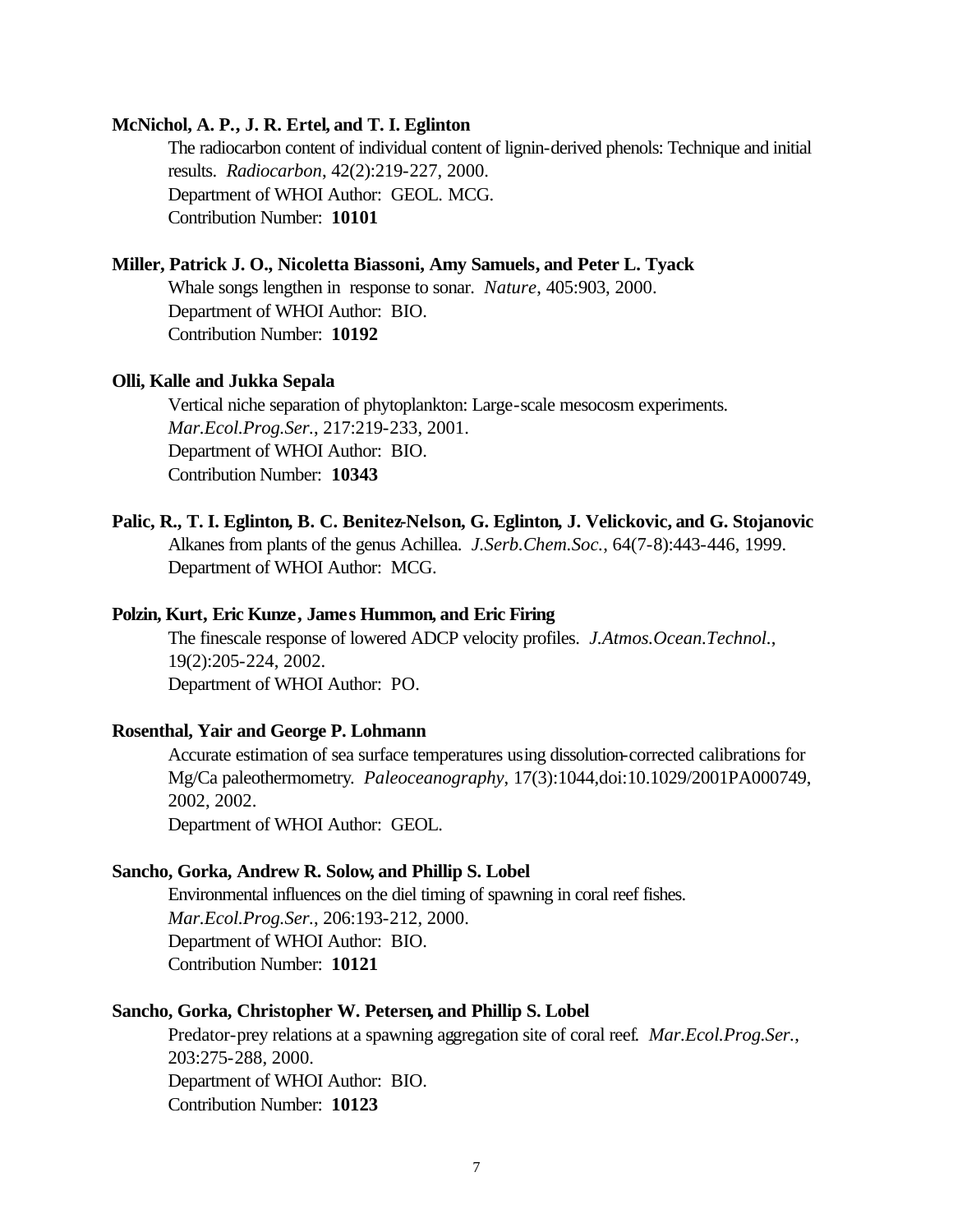## **Schander, Christoffer and Per Sundberg**

Useful characters in gastropod phylogeny-soft information or hard facts? *Syst.Biol.*, 50(1):136- 141, 2001. Department of WHOI Author: BIO. Contribution Number: **9946**

# **Scheltema, Amelie H. and Christoffer Schander**

Discrimination and phylogeny of solenogaster species through the morphology of hard parts (*Mollusca*, *Aplacophora*, *Neomeniomorpha*). *Biol.Bull.*, 198:121-151, 2000. Department of WHOI Author: BIO. Contribution Number: **9746**

# **Sessions, Alex L., Linda J. Jahnke, Arndt Schimmelmann, and John M. Hayes**

Hydrogen isotope fractionation in lipids of the methane-oxidizing bacterium Methylococcus capsulatus. *Geochim.Cosmochim.Acta*, 66(22):3955-3969, 2002. Department of WHOI Author: GEOL.

# **Singh, Hanumant, Oscar Pizarro, Louis Whitcomb, and Dana Yoerger**

In-situ attitude calibration for high resolution bathymetric surveys with underwater robotic vehicles. In: *2000 IEEE International Conference on Robotics and Automation, April 24- 28, 2000, San Francisco, CA*, IEEE, Piscataway, NJ, 2:1767-1774, 2000. Department of WHOI Author: AOPE. Contribution Number: **10037**

# **Sisson, John D., Jeff Shimeta, and Cheryl Ann Butman**

Mapping epibenthic assemblages and their relations to sedimentary features in shallow-water, high-energy environments. *Cont.Shelf Res.*, 22:565-583, 2002. Department of WHOI Author: AOPE. Contribution Number: **9755**

# **Solow, Andrew, Cabell Dais, and Qiao Hu**

Estimating the taxonomic composition of a sample when individuals are classified with error. *Mar.Ecol.Prog.Ser.*, 216:309-311, 2001. Department of WHOI Author: MPC.

#### **Solow, Andrew R., Christopher Costello, and Andrew Beet**

Notes and comments: On an early result on stability and complexity. *Am.Nat.*, 154(5):587- 588, 1999.

Department of WHOI Author: MPC.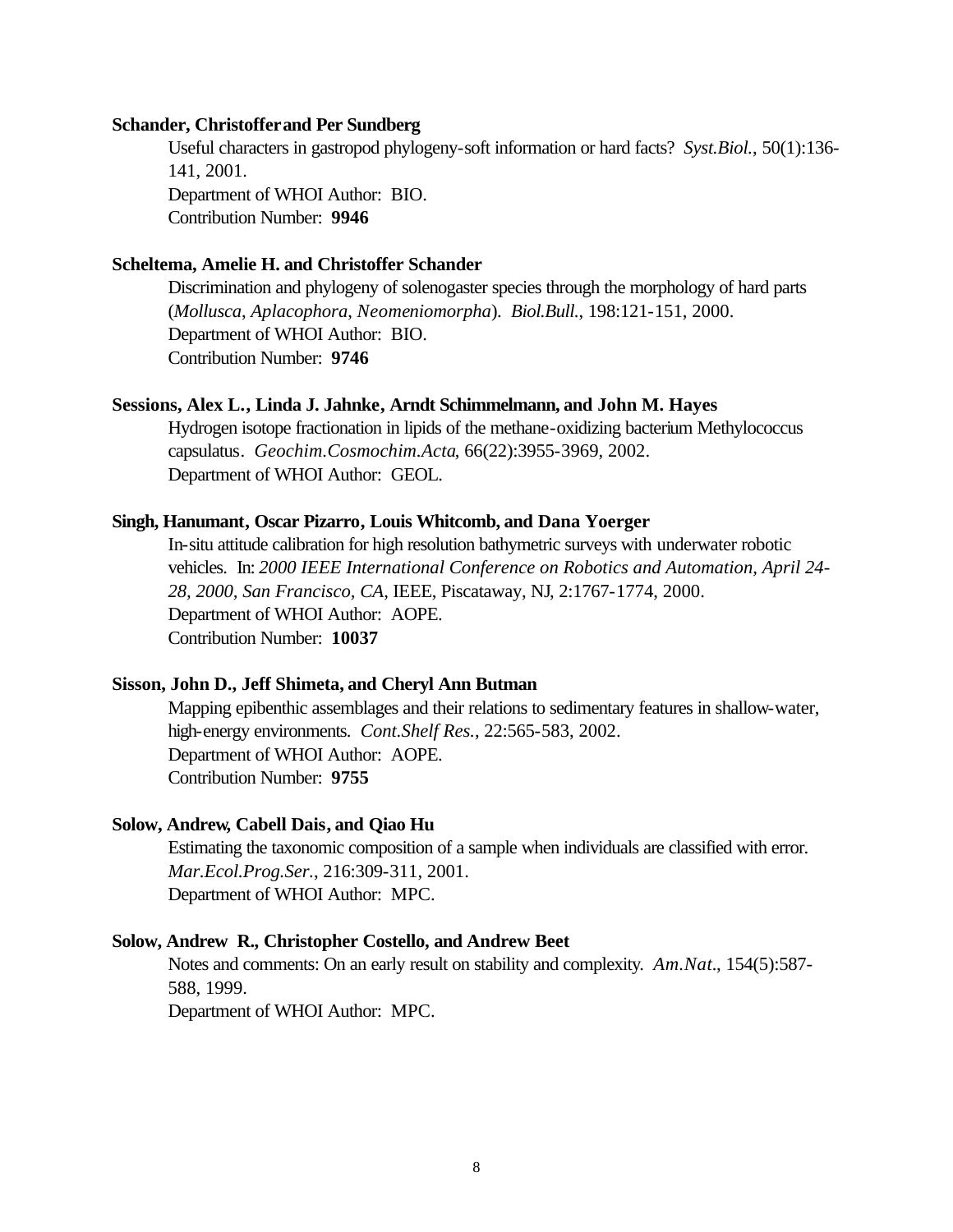# **Solow, Andrew R. and Christopher J. Costello**

A test for declining diversity. *Ecology*, 82(8):2370-2372, 2001. Department of WHOI Author: MPC. Contribution Number: **10139**

## **Solow, Andrew R., Karen A. Bjorndal, and Alan B. Bolten**

Annual variation in nesting numbers of marine turtles: The effect of sea surface temperature on re-migration intervals. *Ecology Lett.*, 5:742-747, 2002. Department of WHOI Author: MPC. Contribution Number: **10707**

#### **Solow, Andrew R. and Laura J. Moore**

Testing for trend in North Atlantic hurricane activity, 1900-1998. *J.Clim.*, 15:3111-3114, 2002. Department of WHOI Author: MPC. Contribution Number: **10413**

#### **Solow, Andrew R.**

Fisheries recruitment and the North Atlantic oscillation. *Fish.Res.*, 54(2):295-297, 2002. Department of WHOI Author: MPC. Contribution Number: **10314**

# **Solow, Andrew R.**

Estimating event rates in the presence of dating error with an application to lunar impacts. *Earth and Planetary Science Letters*, 199(1-2):1-6, 2002. Department of WHOI Author: MPC.

#### **Stanton, T. K.**

Book review: *Fundamental of Acoustical Oceanography*, by Herman Medwin and Clarence S. Clay. *J.Acoust.Soc.Am.*, 105(4):2065-2066, 1999. Department of WHOI Author: AOPE.

# **Steele, J. H. and C. W. Clark**

Relations between individual and population based plankton models. *J.Plankton Res.*, 20:1403-1415, 1998. Department of WHOI Author: MPC.

# **Tivey, Maurice A. and H. Paul Johnson**

Crustal magnetization reveals subsurface structure of Juan de Fuca Ridge hydrothermal vent fields. *Geology*, 30(11):979-982, 2002. Department of WHOI Author: GEOL.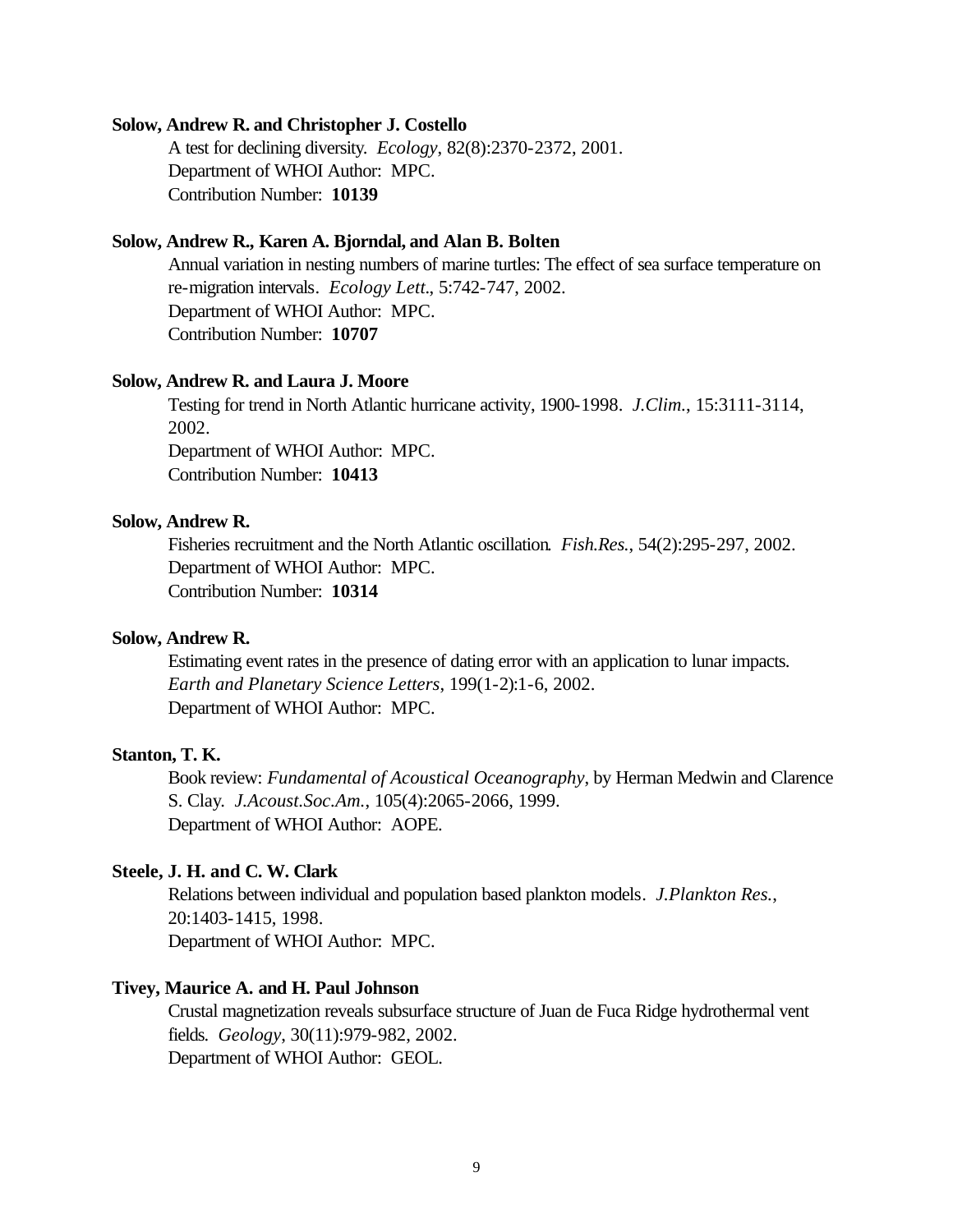# **von Herbing, Ione Hunt, Scott M. Gallager, and William Halteman**

Metabolic costs of pursuit and attack in early larval Atlantic Cod. *Mar.Ecol.Prog.Ser.*, 216:201-212, 2001. Department of WHOI Author: BIO.

# **Weisbrod, Anne V., Damian Shea, Michael J. Moore , and John J. Stegeman**

Bioaccumulation patterns of polychlorinated biphenyls and chlorinated pesticides in Northwest Atlantic pilot whales. *Environ.Toxicol.Chem.*, 19(3):667-677, 2000. Department of WHOI Author: BIO.

## **White, S. N., A. D. Chave, G. T. Reynolds, and C. L. Van Dover**

Ambient light emission from hydrothermal vents on the Mid-Atlantic Ridge. *Geophys.Res.Lett.*, 29, doi:10.1029/2001GL014106, 2002. Department of WHOI Author: AOPE.

# **Wiebe, Peter H., Timothy K. Stanton, Charles H. Greene, Mark C. Benfield, Heidi M. Sosik, Tom Austin, Joseph D. Warren, and Terry Hammar**

BIOMAPER-II: An integrated instrument platform for coupled biological and physical measurements in coastal and oceanic regimes. *IEEE J.Ocean.Eng.*, 27(3):700-716, 2002. Department of WHOI Author: BIO. AOPE. Contribution Number: **10655**

# **Wolfe, Cecily J.**

Mid-ocean ridge structures. In: *McGraw-Hill Yearbook of Science & Technology, 2000,*  compiled by staff of McGraw-Hill Encyclopedia of Science and Technology, McGraw-Hill, New York, :257-259, 1999.

Department of WHOI Author: GEOL.

# **Worcester, P. F., B. D. Cornuelle, M. A. Dziechiuch, W. H. Munk, J. A. Colosi, B. M. Howe, J. A. Mercer, R. C. Spindel, K. Metzger, T.G. Birdsall, and A. B. Baggeroer**

A test of basin-scale acoustic thermometry using a large-aperture vertical array at 3250-km range in the eastern North Pacific Ocean. *J.Acoust.Soc.Am.*, 105(6):3185-3201, 1999. Department of WHOI Author: AOPE.

# **Yoerger, Dana R., Albert M. Bradley, Barrie B. Walden, Marie-Helene Cormier, and William B. F. Ryan**

Fine-scale seafloor survey in rugged deep-ocean terrain with an autonomous robot. In: *Proceedings 2000 ICRA Millennium Conference. IEEE International Conference on Robotics and Automation, April 24-28, 2000, San Francisco, California.* IEEE Robotics and Automation Society, Piscataway, NJ, 2:1787-1792, 2000. Department of WHOI Author: AOPE. Contribution Number: **10024**